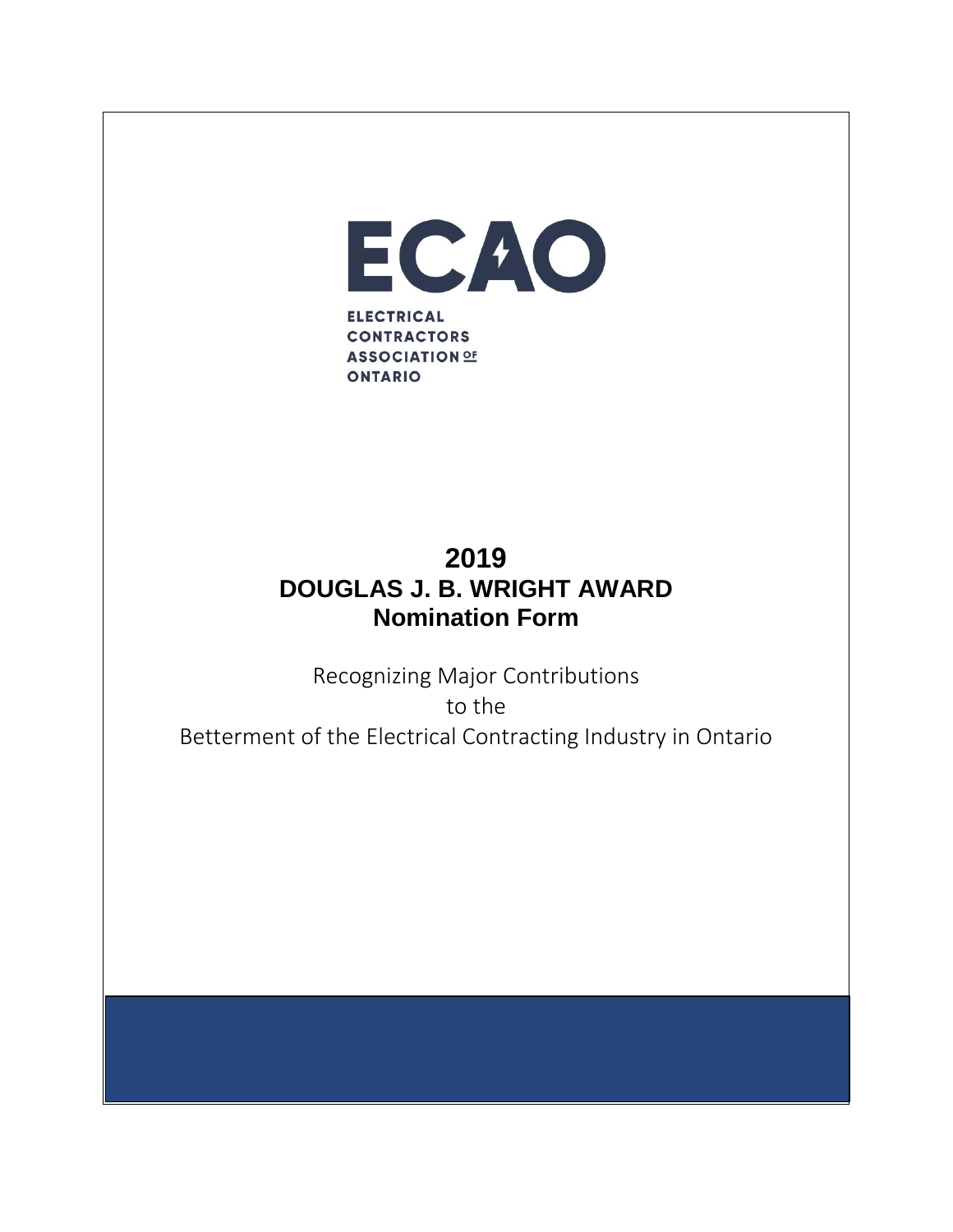| <b>History of the Award:</b>                          | The Douglas J. B. Wright Award was created in 1992 by<br>the Electrical Contractors Association of Ontario and the<br>Ontario Electrical Construction Company Limited to pay<br>tribute to individuals who best exemplify the dedication<br>and commitment to the electrical contracting industry as<br>exhibited by Doug Wright through his years of service.<br>The Award Committee consists of three representatives<br>from ECAO, two representatives from Ontario Electrical<br>Construction Company Ltd. and the Executive Director of<br>ECAO as an ex-officio.                           |
|-------------------------------------------------------|--------------------------------------------------------------------------------------------------------------------------------------------------------------------------------------------------------------------------------------------------------------------------------------------------------------------------------------------------------------------------------------------------------------------------------------------------------------------------------------------------------------------------------------------------------------------------------------------------|
| <b>Application and</b><br><b>Selection Criteria:</b>  | 1. All named applicants must be or have been employed<br>by a corporation or company that is a member of<br>ECAO.<br>2. Application and selection will take into consideration<br>the named applicant's involvement in the electrical<br>industry at the provincial, local and national level.<br>3. Any other notable contributions to the electrical<br>industry and how they are perceived by the members<br>of ECAO as providing leadership within the industry.<br>4. Length of service to the electrical industry.<br>5. Any other community involvement for which they are<br>recognized. |
| <b>Application and Selection</b><br><b>Procedure:</b> | 1. Annually, members, or area ECAs, will be invited to<br>submit a nomination form 90 days prior to the<br>submittal due date.<br>2. Only those nominations received by the submittal due<br>date will be considered.<br>3. The D. J. B. Wright Award Committee will meet to<br>review all nominations and determine a recipient for<br>the award no later than 45 days after the submission<br>due date.<br>4. All unsuccessful nominators will be notified.                                                                                                                                    |
| <b>Submittal Due Date:</b>                            | <b>July 31, 2019</b>                                                                                                                                                                                                                                                                                                                                                                                                                                                                                                                                                                             |
| <b>Submit to:</b>                                     | CFREDERICKSON@ECAO.ORG                                                                                                                                                                                                                                                                                                                                                                                                                                                                                                                                                                           |
|                                                       |                                                                                                                                                                                                                                                                                                                                                                                                                                                                                                                                                                                                  |

٦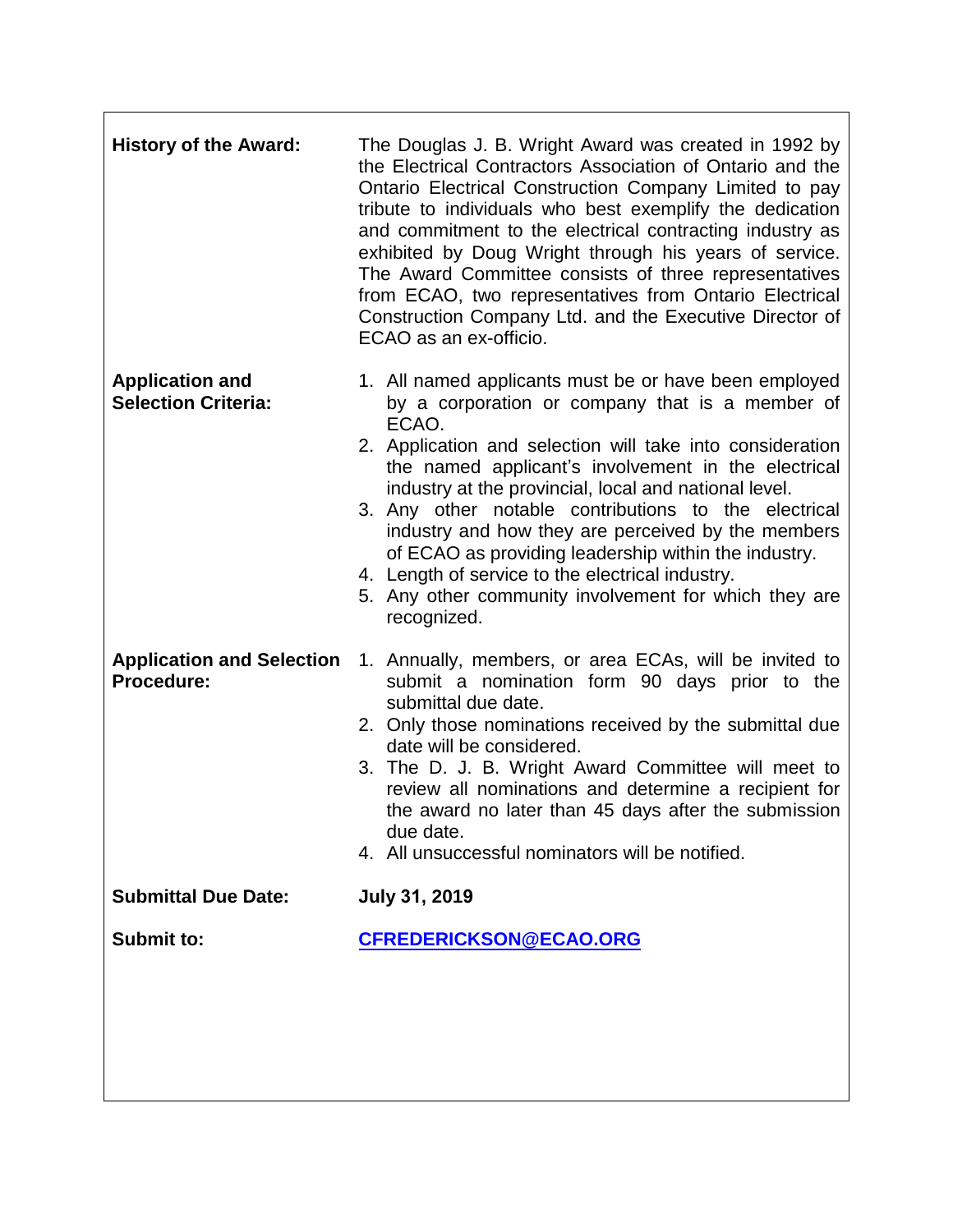| <b>NOMINATION FORM</b>                                                                                                                                                                              |  |  |
|-----------------------------------------------------------------------------------------------------------------------------------------------------------------------------------------------------|--|--|
|                                                                                                                                                                                                     |  |  |
|                                                                                                                                                                                                     |  |  |
|                                                                                                                                                                                                     |  |  |
|                                                                                                                                                                                                     |  |  |
|                                                                                                                                                                                                     |  |  |
|                                                                                                                                                                                                     |  |  |
|                                                                                                                                                                                                     |  |  |
|                                                                                                                                                                                                     |  |  |
|                                                                                                                                                                                                     |  |  |
|                                                                                                                                                                                                     |  |  |
|                                                                                                                                                                                                     |  |  |
| Date Nomination Submitted<br>Signature of Nominator                                                                                                                                                 |  |  |
|                                                                                                                                                                                                     |  |  |
| <b>IMPORTANT</b>                                                                                                                                                                                    |  |  |
| All nominations must be accompanied by a written description, not to exceed 1,000<br>words, of the contributions and achievements, which qualify the nominee for the<br>Douglas J. B. Wright Award. |  |  |
|                                                                                                                                                                                                     |  |  |
|                                                                                                                                                                                                     |  |  |
|                                                                                                                                                                                                     |  |  |
|                                                                                                                                                                                                     |  |  |
|                                                                                                                                                                                                     |  |  |
|                                                                                                                                                                                                     |  |  |
|                                                                                                                                                                                                     |  |  |
|                                                                                                                                                                                                     |  |  |
|                                                                                                                                                                                                     |  |  |
|                                                                                                                                                                                                     |  |  |
| Attach additional pages if more space needed.                                                                                                                                                       |  |  |
| <b>Due Date:</b><br>July 31, 2019                                                                                                                                                                   |  |  |
| <b>Submit to:</b><br><b>CFREDERICKSON@ECAO.ORG</b>                                                                                                                                                  |  |  |